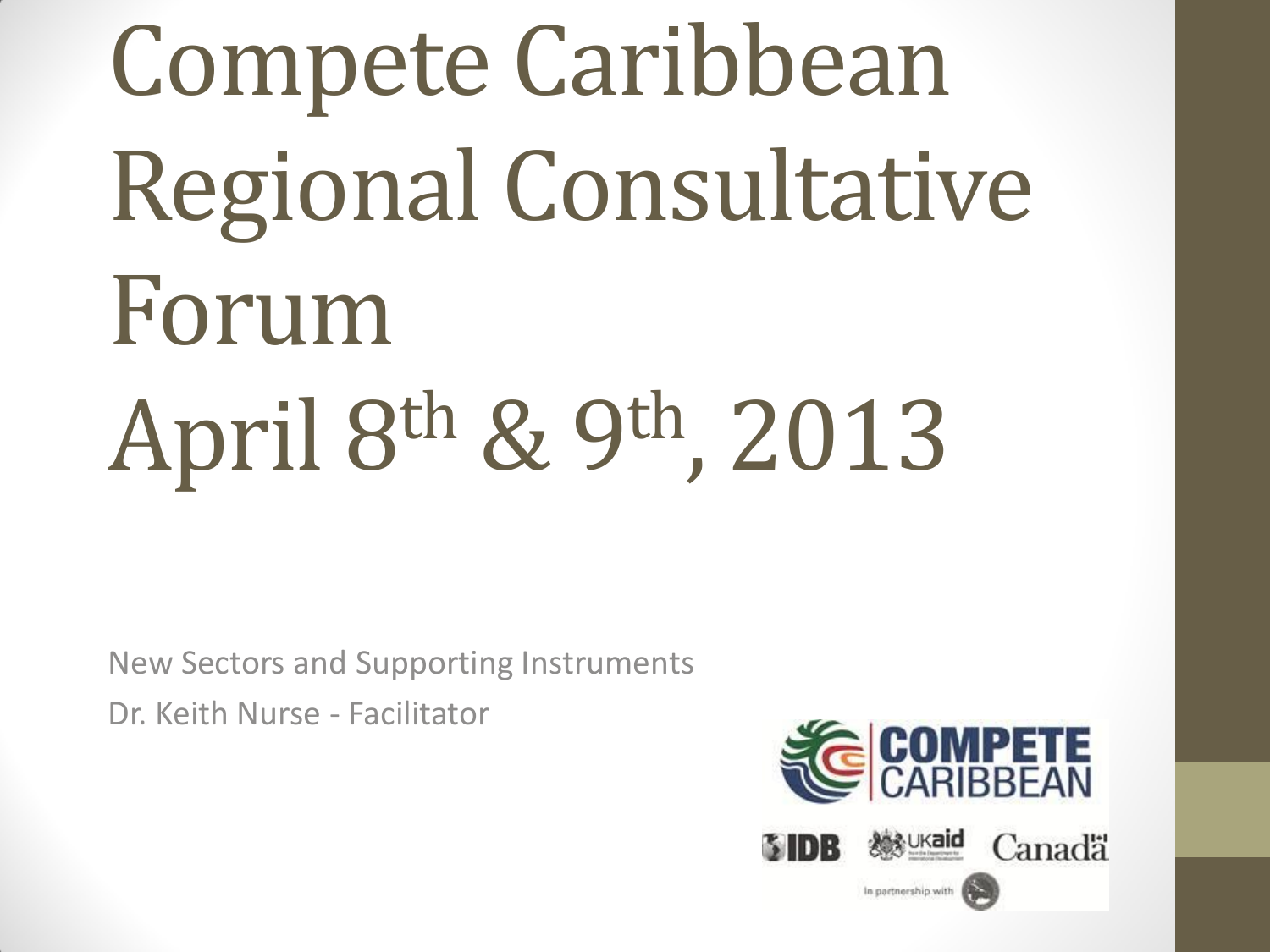### Preamble

- New sectors refers to:
	- Agro-processed industries (e.g.
		- pharmaceuticals,
		- nutraceuticals,
		- cosmetics
	- Niche manufacturing
	- Creative industries
	- Creative tourism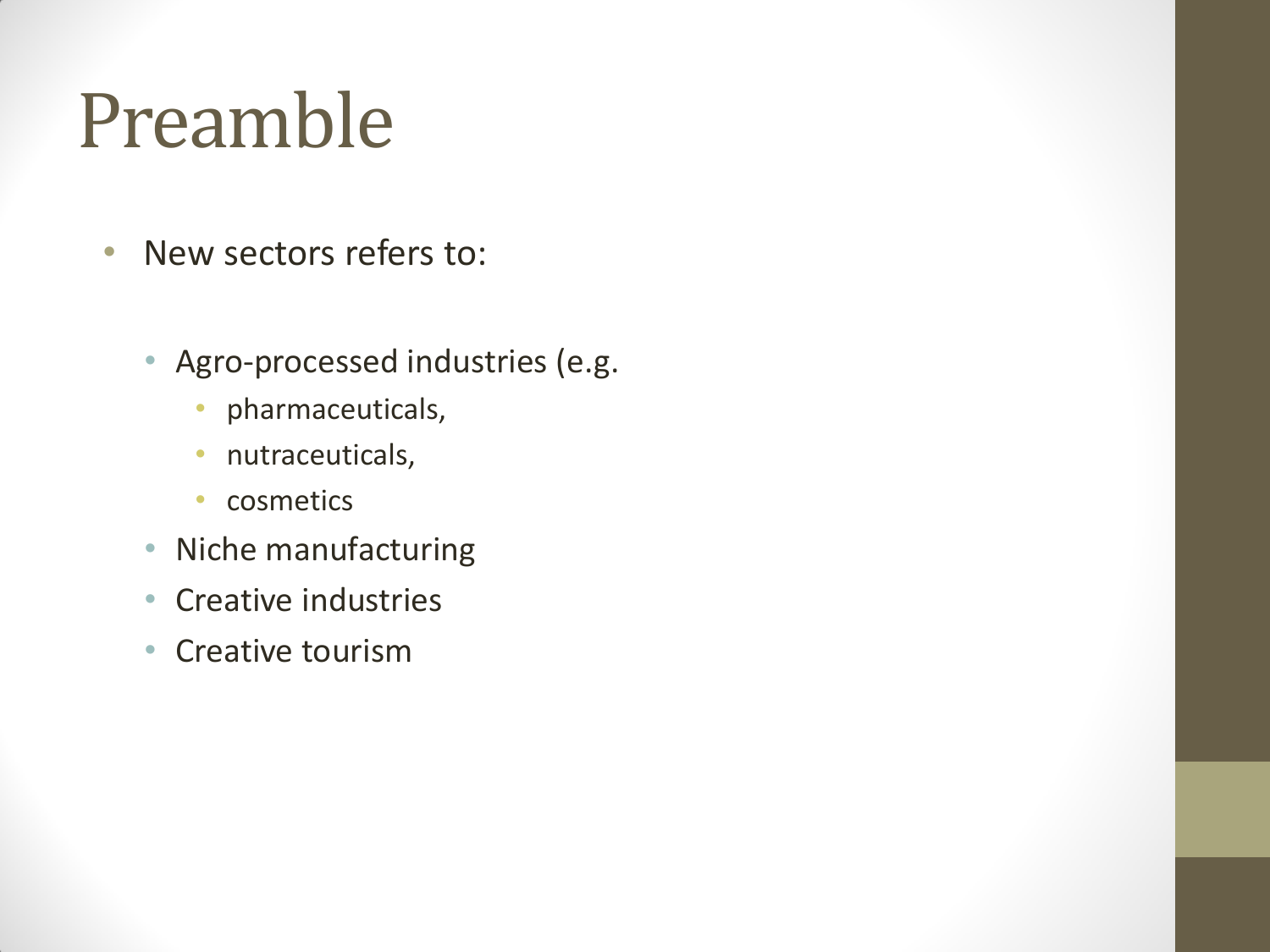# Challenges

- Fragmented and silo approach among actors
- Supply side constraints and consistency of supply for new ventures (raw material supplies)
- Human resources (lack of training in specialized areas), no/little understanding of the possibilities.
- Intellectual Property asset management failures and general failure to appropriately value Intellectual Property. Producers don't know how to monetize IP, production management
- Unsustainably high cost of doing business
- Limited business and trade facilitation
- Lack of appropriate standards
- Low trust among actors/stakeholders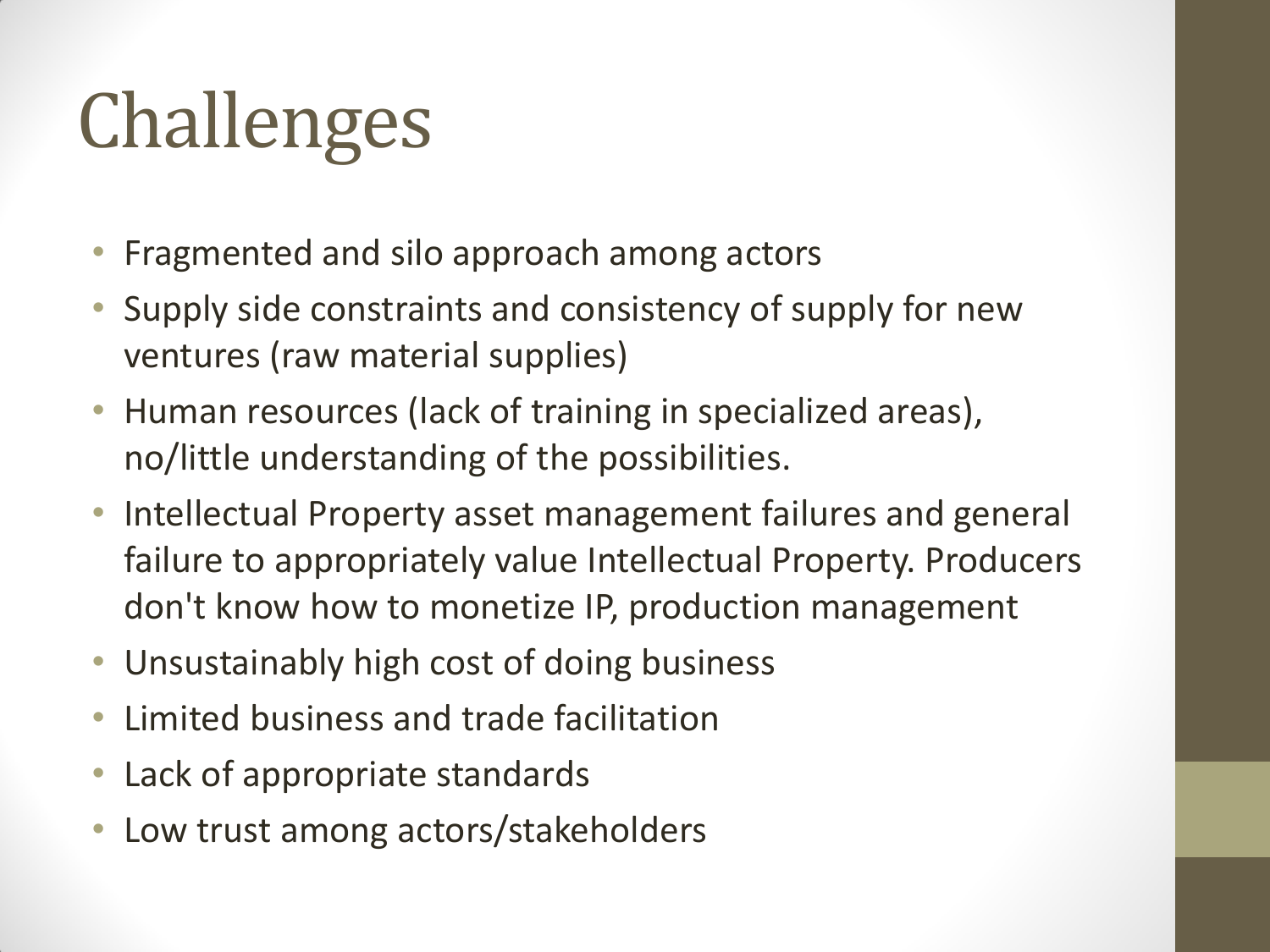# **Opportunities**

- Changing patterns of international demand (demand for boutique, organic, specialty, niche products)
- Scale issue less of a problem
- Space for new, nimble, flexible financial instruments
- Digital networking to promote collaboration reduces the impact of distance
- Opportunities for common regional branding or collaborative marketing
- Rise of the Intellectual Property economy
- Demographic and lifestyle changes in OECD economies presenting new market opportunities (opportunity to redefine traditional sectors e.g. health tourism, nutraceuticals and pharmaceuticals
- Rise of the diasporic economy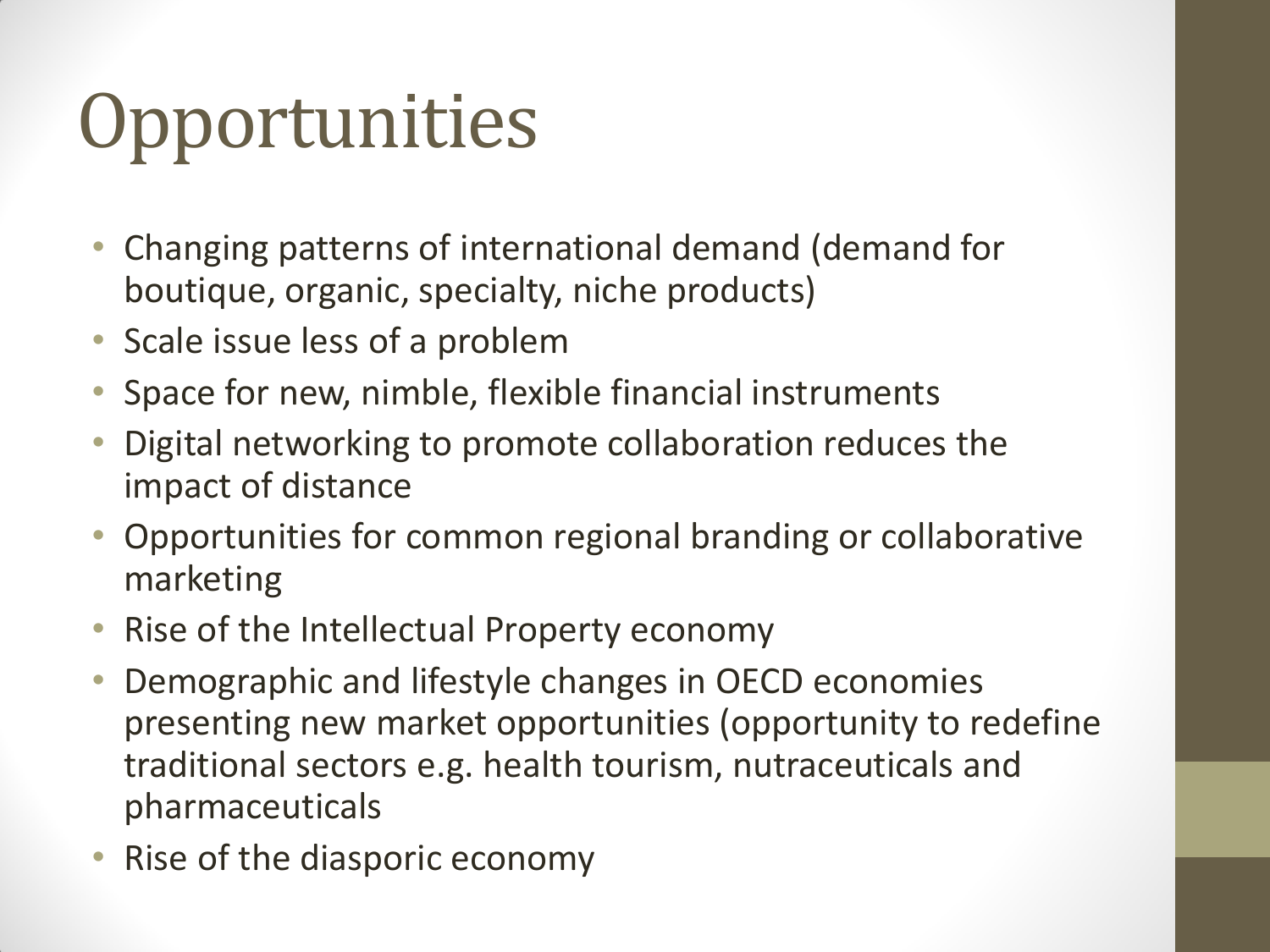#### Weaknesses

- Cost, quality, speed, reliability of technology
- Disconnect between the capacity requirements in emerging sectors and the training in the educational system;
- Little value on technical/vocational training;
- No clear analysis of what the skills gaps are/talent drain
- Absence of benchmarks and quality control
- Weak instructional capacity to replicate successes
- Risk averse culture militates against investment in the new sectors (no freedom to fail)
- Lack of access to finance/credit
- Underinvestment in technical and vocational training
- Weak collective management/admin (music industry) scale issue
- Low levels of clusters, weak value chain integration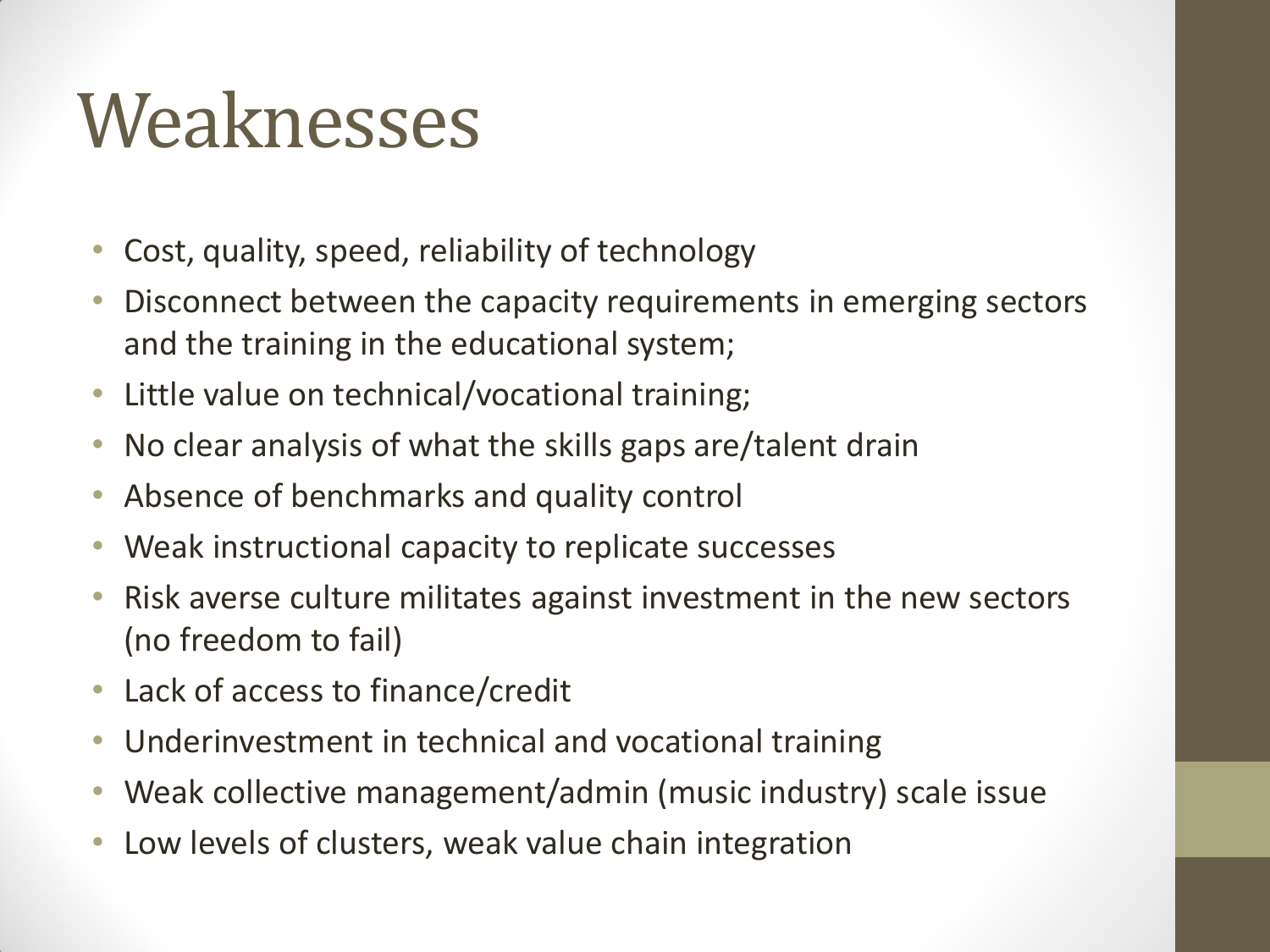# **Strengths**

- Geography, climate, weather (not easily replicable)
- Proximity to South (emerging) and North (mature), American Markets
- Linguistic diversity
- Caribbean aesthetic has strong appeal. (Way of life) not to be taken for granted
- Political stability
- Diverse and unique flora/inputs for new sectors
- Trainable and literate society
- Cadre of people who are self investing ; cultural resilience/popular culture
- High technology penetration rates
- Small size to encourage pilot projects (pilots are more feasible)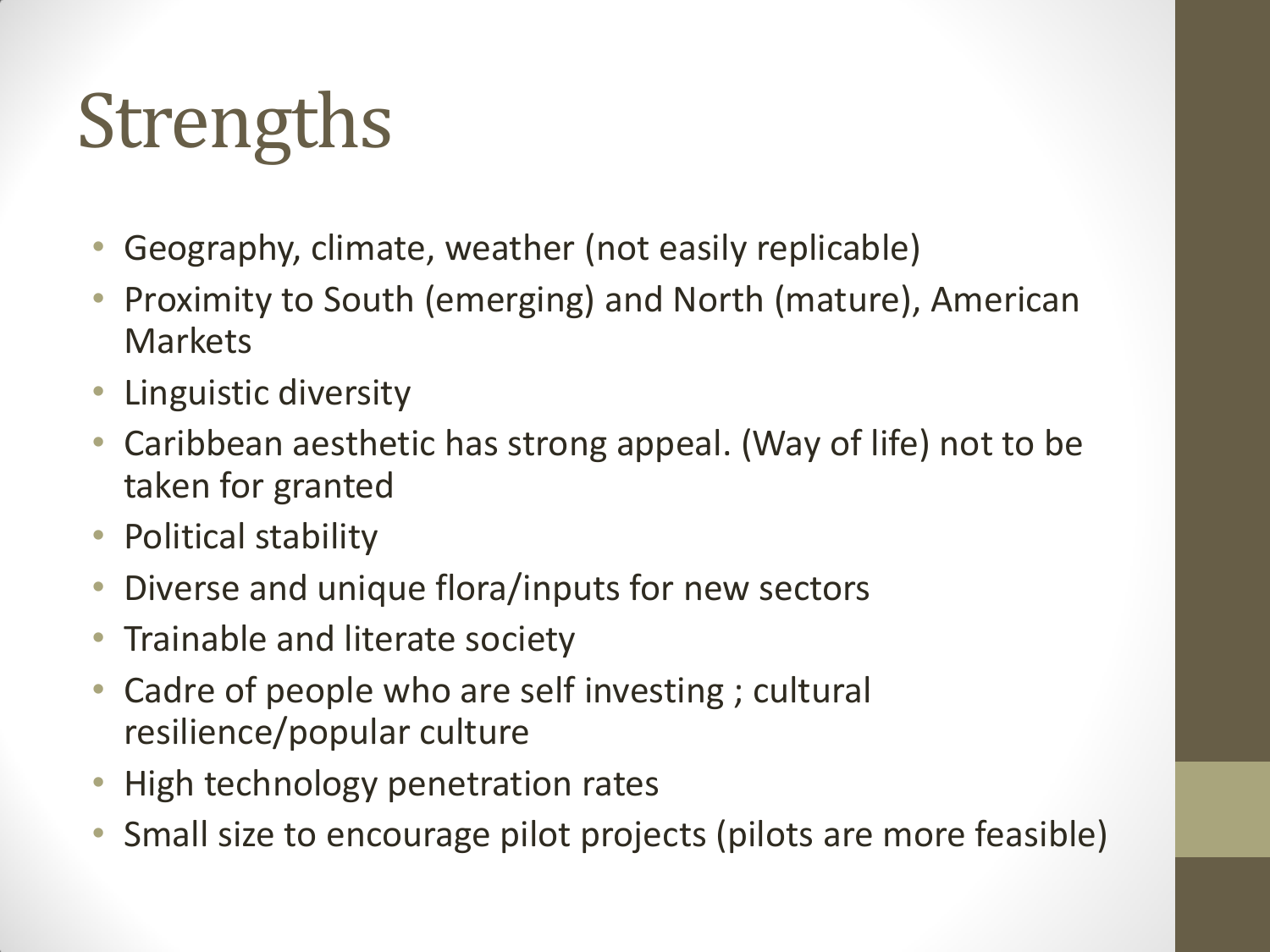#### Critical Success Factors

- Scale up in economic and marketing intelligence for emerging sectors;
	- Agency Responsibility: CEDA, National BSOs, EPA Implementation Unit,
- Strengthening of the b2b linkages between the Caribbean Private Sector and partners in the markets of interest
	- Agency Responsibility: CEDA, CAIC, Coalition of Service Industries,
- Strengthening of the collaborative relationships between BSOs at the National and Regional levels;
	- Agency Responsibility: CAIC, Coalition of service industries, CEDA, CCP;
- Strengthen the capacity to leverage existing Intellectual Property Assets
	- Agency Responsibility: OAS, CC UWI plus new area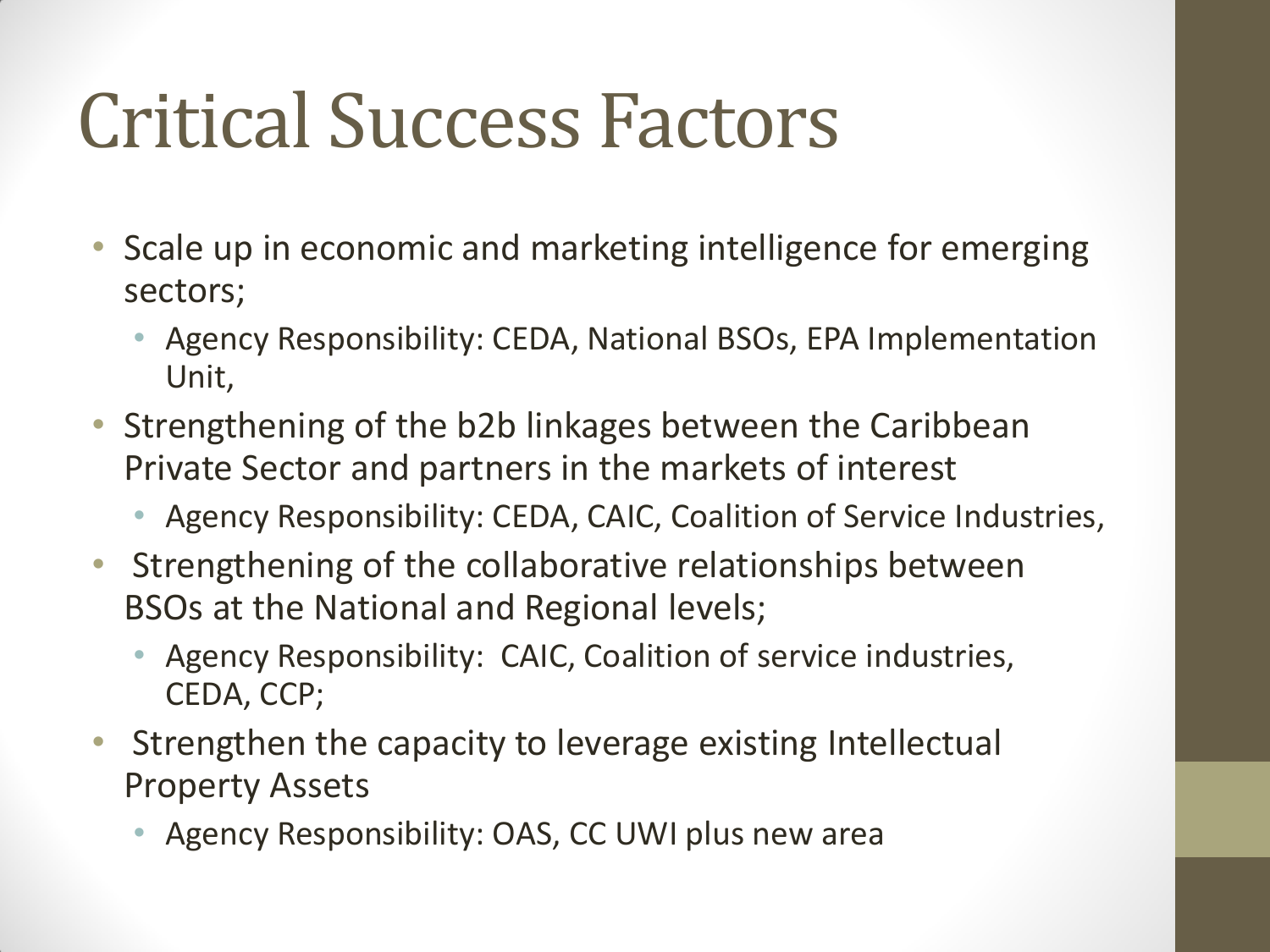#### Critical Success Factors cont'd

- Use the experience of the tourism product to build brands/diversify around the tourism product/music/festivals (build a family of goods and products around it )
	- Agency Responsibility: CTO, CEDA, CAIC, CSI, CCP
- Tapping into the Diasporic market
	- Agency Responsibility: CTO, CEDA, CSI, CCP
- Production integration/services collaboration
	- Agency Responsibility: CARICOM, CTO, CEDA, CSI, OECS, CCfC